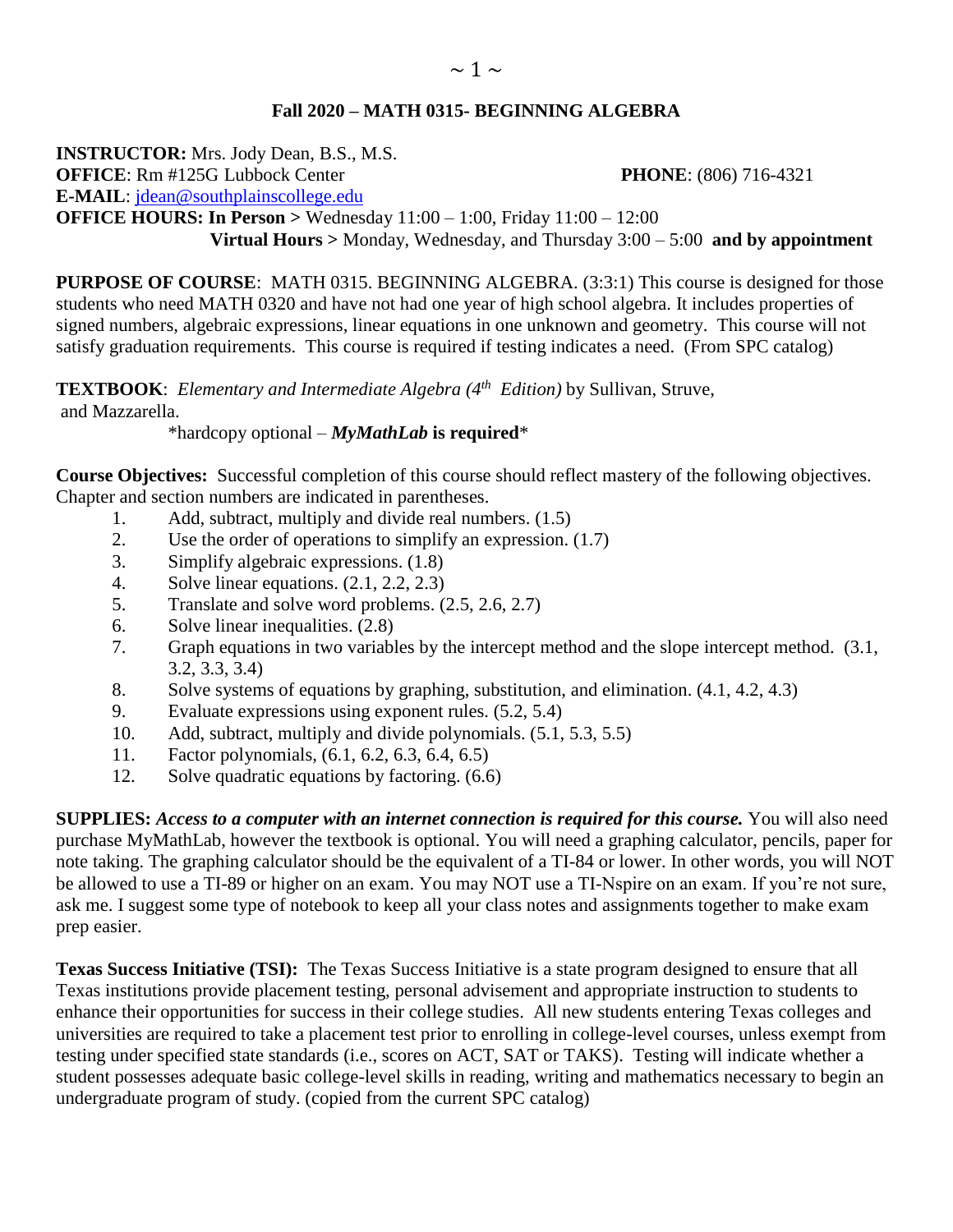**ATTENDANCE**: Attendance and effort are the most important activities for success in this course. If you are absent, you, alone, are responsible for getting the notes and doing your assignment before the next class. If you decide to stop coming to class, you must go through the drop procedure. If you stop attending or miss five classes you may be dropped with a grade of F at the discretion of the instructor. Please talk with me to verify if you have successfully dropped the course. Please read the "Drops and Withdrawals" policies on page 21 in the current catalog. Attendance will be checked in each class meeting via a sign-in sheet. It is your responsibility to make sure that you sign in each class. Do not call or email me later to tell me that you forgot to sign in. That is your responsibility, not mine. Your number of absences will be calculated by the number of times you do not sign in. Therefore, you have a lot to lose if you do not.

With all that being said, because of COVID-19 adjustments have to be made. So, I will be keeping track of attendance by the number of assignments you've completed and turned in. If you have not turned in 4 assignments in a row, without talking to me about it, you will be dropped from the course.

**HOMEWORK & QUIZZES**: Homework will be on-line using MyMathLab. Homework should be a daily occurrence. It is important to note that it is *impossible* to pass this course without the Homework. Additionally, after each section is covered in class, I will assign a set of homework suggested problems. These problems are not to be turned in, they are for your benefit only. Although these problems are not to be turned in, not doing them is a phenomenally bad idea!!! I recommend keeping all these assignments together in a notebook, in chronological order, along with your class notes. This will make preparing for exams much easier.

## **MyMathLab: You may take a homework assignment as many times as you would like. The best grade is the one I will record. Also, the more time you spend going over the homework, the greater the likelihood your grade will improve in the course.**

*Important Note*: The homework problems assigned online via MyMathLab are required and are the only homework grades given in this class. If you do not have a personal computer or your computer is in serious need of an upgrade, there are many computer labs on the Reese Center campus, the Levelland campus, and the Lubbock Center which have very liberal hours.

**GRADING:** Your grade will be calculated as follows. A test average (TA) will be found by averaging all the exam grades with the final exam counting twice. Then, the test average will be averaged with your online quiz grade to give your overall average. That is:

 $(Exam 1 + Exam 2 + Exam 3 + 2*Final Exam)/5 = TA$ 

 $(TA^* . 60) + (MML^* . 40) = Overall Average.$ 

There are **NO MAKE-UP** exams, quizzes or classroom exercises. Final grades will be assigned on the following scale: **A** 90%-100%; **B** 80%-89%; **C** 70%-79%; **D** 60%-69%; **F** below 60%

A grade of C (70) or better is required to advance to the next course. Although your grade in this course will not be used in calculating your GPA, your grade is used to determine academic status for financial aid. *This course and its grade will be recorded on your official transcript.*

**EXAMINATIONS**: There will be 3 major exams. Correct the exams as they are returned in partial preparation for the final exam. Exams **MAY NOT** be made up. If you are absent on the day an exam is given, you will receive a grade of zero for that exam. At the discretion of the instructor, the final exam grade **may** be used to replace one zero for a missed exam. Subsequent zeros will stand. *There is no such thing as missing the final exam.*